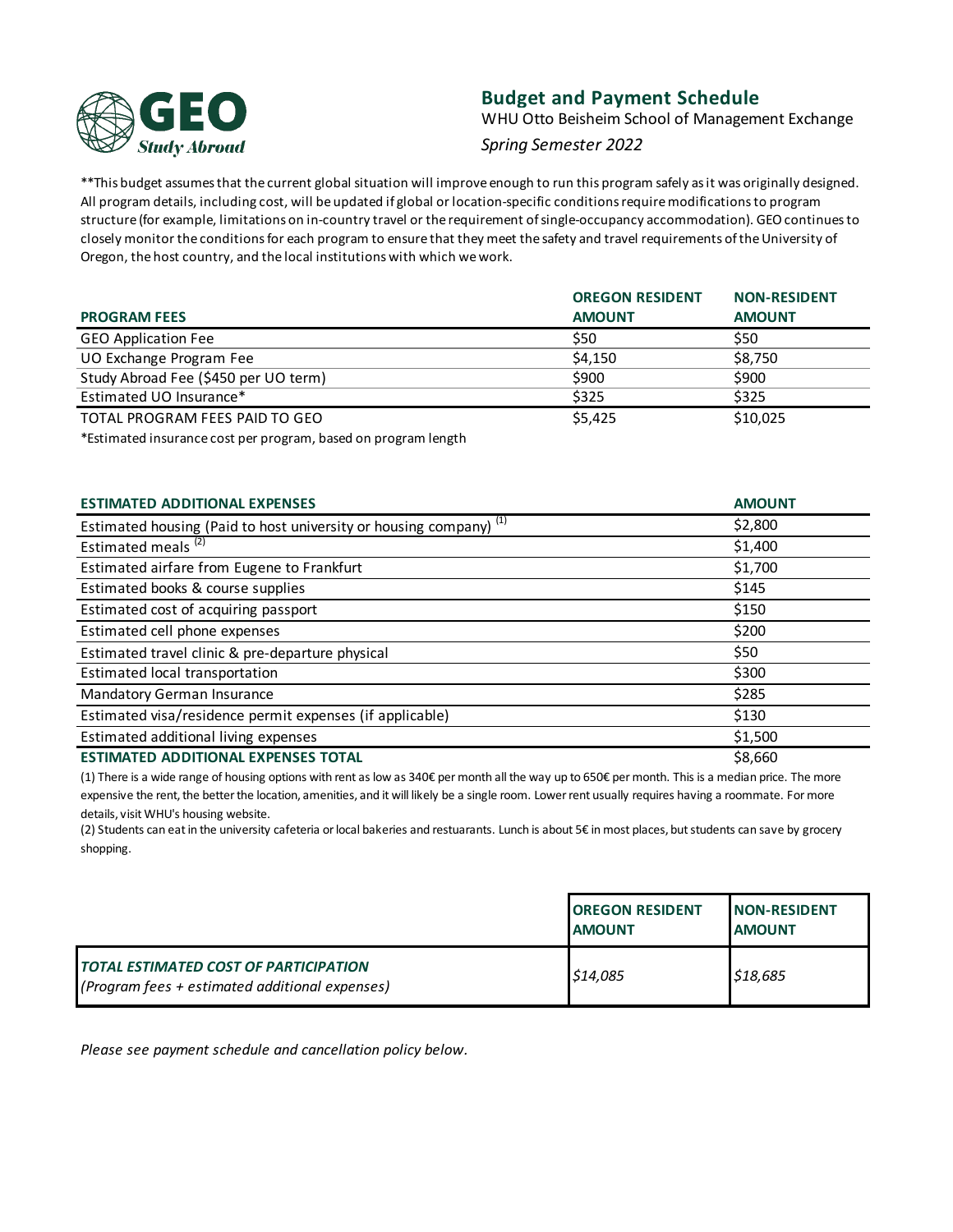## **PAYMENT SCHEDULE** (What is due when?)

**UO students:** GEO will charge all program fees to your UO Student Billing Account.

#### **Billing and Payment Schedule for UO Students**

| When you apply                     | An application fee of \$50 is due at the time of application; applications will not be<br>considered until the application fee is received. Once paid, the application fee is non-<br>refundable under any circumstances.                                                                                                                                                                                                                                                                                                                                                                                                                    |
|------------------------------------|----------------------------------------------------------------------------------------------------------------------------------------------------------------------------------------------------------------------------------------------------------------------------------------------------------------------------------------------------------------------------------------------------------------------------------------------------------------------------------------------------------------------------------------------------------------------------------------------------------------------------------------------|
|                                    | A non-refundable program deposit of \$500 is due within one week of acceptance or<br>nomination offer to confirm your space on the program. The program deposit is not an<br>additional fee but is part of the total GEO program fee.                                                                                                                                                                                                                                                                                                                                                                                                        |
| When you are offered<br>acceptance | Once a student has authorized GEO to charge the deposit to their UO student account, or<br>has submitted the deposit directly to GEO, the program deposit is non-refundable except in<br>cases where a student is denied acceptance to the program for which he or she has applied.<br>If the required application materials are not completed by the deadline, the application will<br>be considered abandoned and cancelled by GEO. In such cases, the deposit will not be<br>refunded. Students who fail to pay the program deposit by the first cancellation/deferral<br>date listed below will have their program application canceled. |
| $4 - 7$ weeks before you<br>depart | GEO will bill your UO Student Billing Account for the remainder of your program fee. This<br>amount will be due according to standard UO Payment and Due Dates. For programs that<br>take place over multiple terms, GEO will bill you a percentage of your fee over each term.<br>For more information about UO Payment and Due Dates, see this link:<br>https://ba.uoregon.edu/content/payments.                                                                                                                                                                                                                                           |

Note: You will pay your housing costs according to the payment schedule of the host university or housing company. These costs may be due up to several months before the start of your program.

https://geo.uoregon.edu/scholarships We encourage you to visit https://geo.uoregon.edu/scholarships to learn about scholarship and funding opportunities. Speak with a financial aid counselor regarding your current financial aid package.

# **CANCELLATION AND REFUND POLICY INFORMATION:**

*Important:* The GEO Cancellation and Deferral Policy is effective from the time a student agrees to pay their nonrefundable deposit or electronically signs the program commitment form, regardless of application or acceptance status. It is essential to read this policy before a potential cancellation or deferral takes place, in order to understand the ramifications.

### **Cancellation/Deferral Penalty Dates:**

| CANCELLATION/DEFERRAL DATE                    | PENALTY IF NOTICE RECEIVED<br><b>AFTER THIS DATE</b>                     |
|-----------------------------------------------|--------------------------------------------------------------------------|
| 120 or more days before program start<br>date | \$500 program deposit plus unrecoverable costs incurred by<br><b>GEO</b> |
| 119-90 days before program start date         | 25% of total GEO fees plus unrecoverable costs incurred by<br><b>GEO</b> |
| 89-30 days before program start date          | 50% of total GEO fees plus unrecoverable costs incurred by<br><b>GEO</b> |
| 29-1 days before program start date           | 75% of total GEO fees plus unrecoverable costs incurred by<br><b>GEO</b> |
| Program start date or after program begins    | Full amount of GEO fees                                                  |